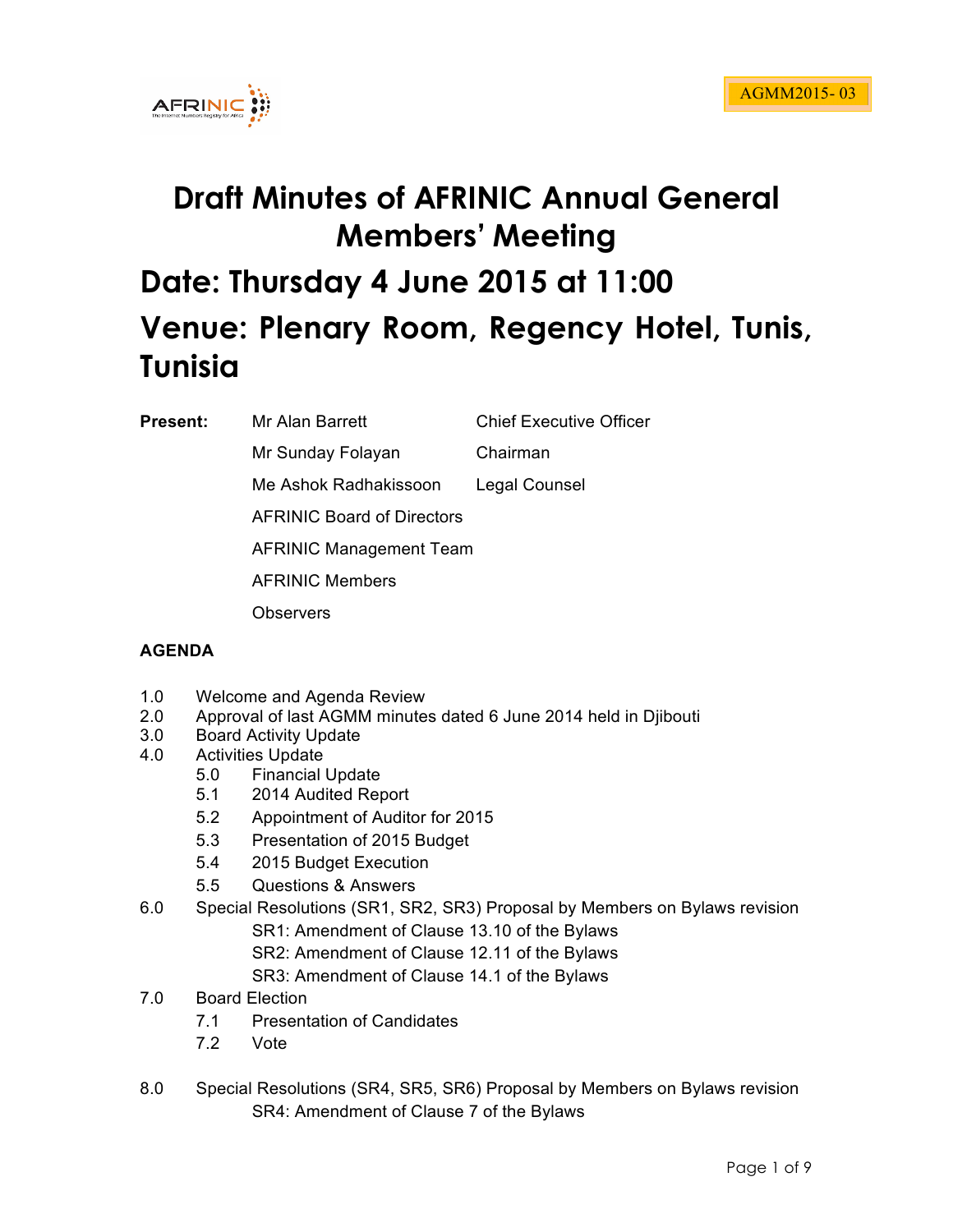#### SR5: Amendment of Clause 9 of the Bylaws SR6: Definition of Meeting participation

- 9.0 Special Resolutions (SR7, SR8,) Proposal by Members on Bylaws revision SR7: Amendment of Clause 16 of the Bylaws SR8: Amendment of Clause 16.1 of the Bylaws
- 10.0 Board Election result
- 11.0 Closing Remarks and end AGMM

# **BUSINESS OF THE DAY**

#### **1.0 Welcome and Agenda Review**

The AFRINIC Board Chairman, Sunday Folayan, welcomed the Members and Observers present, and opened the AFRINIC Annual General Members Meeting at 11:00 am.

The Chairman invited amendments from the members, if any.

The Agenda was approved with the following amendments;

- (i) Provision for AOB or an Open Mic at the end of the meeting. Proposed by Alan Barrett. Seconded by Fiona Asonga
- (ii) A review of the AGMM proceeding be carried out prior to the start of the meeting so that each member understand the rules and regulations.

#### **1.1 Review of proceedings at AGMM**

The Legal Counsel, Ashok Radhakissoon, explained the proceedings at Annual General Meetings. Once the meeting is called to order, it is the Chair who instructs how the meeting is going to be conducted. The first item on the agenda has been covered, amendments have been moved and approved, and as per the Bylaws "The ruling of the Chairperson of the AGM, on matters relating to order of business and procedures and conduct of the AGM shall be final and binding and no other motion maybe entertained except if there is something contrary in the Bylaws."

# **2.0 Approval of the last AGMM minutes dated 6 June 2014 held in Djibouti**

The Chairman proposed to adopt the minutes as circulated and read.

Fiona Asonga, Telecommunication Service Providers Association of Kenya, seconded the motion.

#### **Resolution AGMM201506.01**

The minutes of the AGMM held on 6 June 2014 in Djibouti was approved as presented by the AFRINIC Secretariat.

Proposed by Sunday Folayan and Seconded by Fiona Asonga.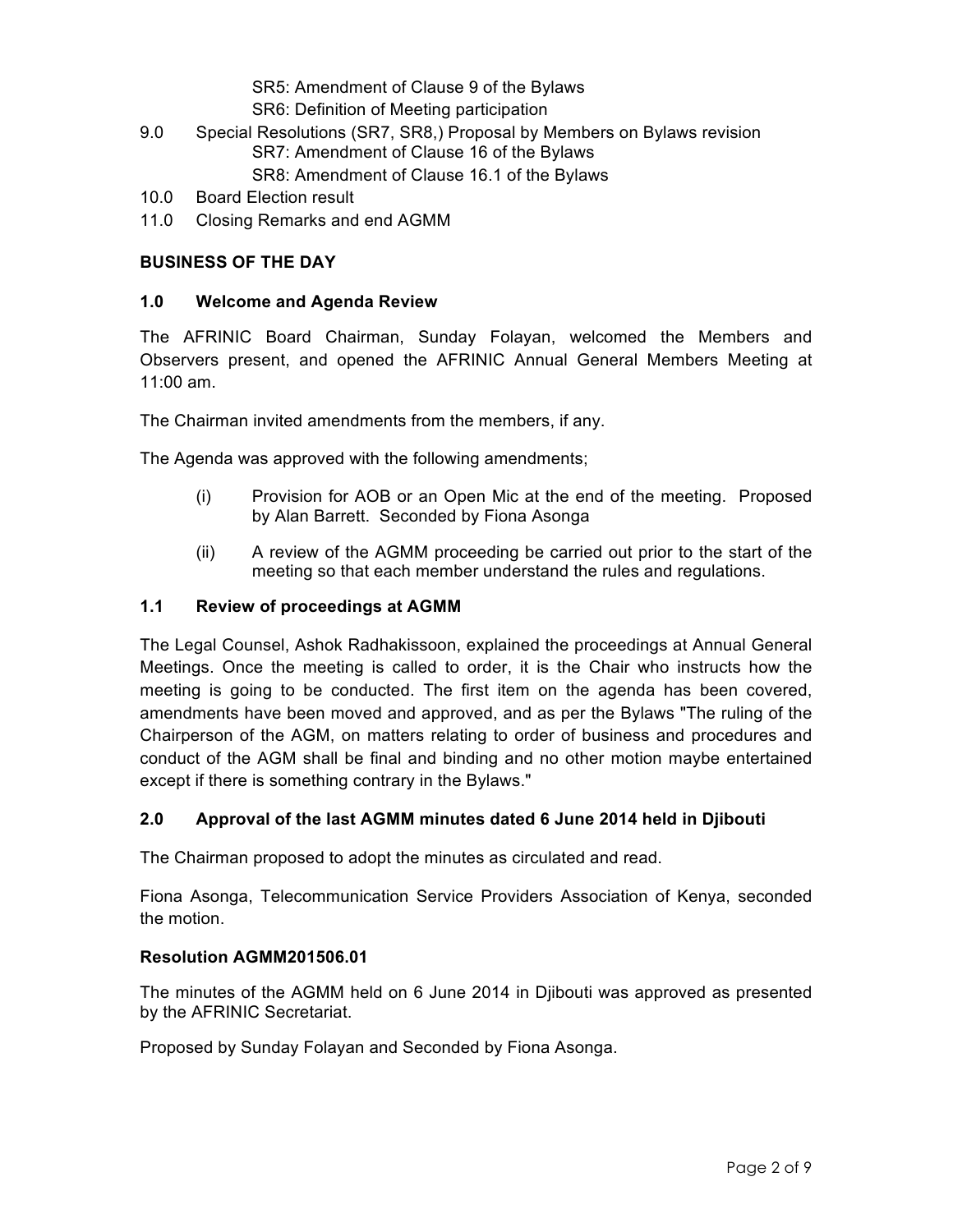# **3.0 Board Activity Update**

The Chairman, Sunday Folayan, made a presentation on the Board's activity for the year under review.

He outlined the Board Structure and Composition, and made a brief on the different Sub-Committees to the Board and their composition; namely

- (i) Finance Committee
- (ii) Audit Committee
- (iii) Remuneration Committee
- (iv) Nominations Committee
- (v) CEO Recruitment Committee

The Chairman, SF, briefed Members on the different processes and timeline for the recruitment of the new CEO of AFRINIC Ltd.

#### **4.0 Activities Update**

The Chief Executive Officer, Alan Barrett, made a presentation on the different Activities of the company for the year.

#### **5.0 Financial Update**

# **5.1 2014 Audited Report**

Paulos Nyirenda, Chairman of the Audit Committee, gave an overview of the Audit Committee and the work carried out in 2014, among others, was the recruitment of a new Auditor and review of the financial statements.

The Audit Committee considered that the Financial Statements were unsatisfactory, and proposed to give KPMG an additional time, 60 days, to process the current financial statements and give AFRINIC a more satisfactory report.

# **5.2 Appointment of Auditor for 2015**

The Audit Committee recommended to appoint Deloitte as the next auditor for 2015 based on the unsatisfactory performance of the present Auditor KPMG.

# **5.3 Presentation of 2015 Budget**

The Chair of the Finance Committee, Mark Elkins, presented the 2015 budget.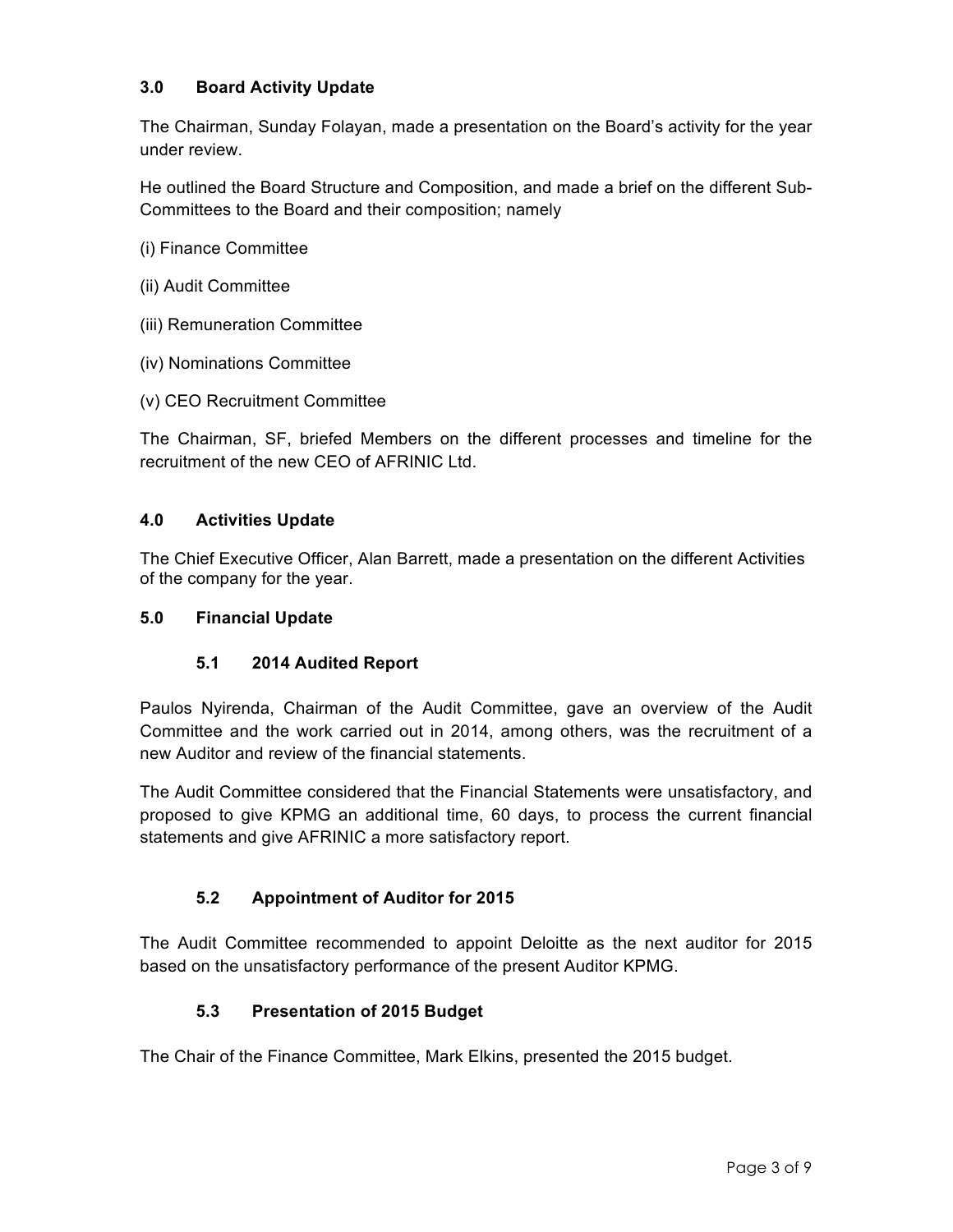# **5.4 2015 Budget Execution**

The Director of Finance and Accounting, Patrisse Deesse made a presentation of the execution of the 2015 Budget.

#### **5.5 Questions & Answers**

Members and the Board debated on the Financial Update and the Audit as presented above.

Mike Silber proposed the following resolutions. Seconded by Fiona Asonga.

#### **Resolution AGMM201506.02**

That the community accepts the delay and the time for presentation and approval of the 2014 Annual Financial Statements or Audited Financial Statements be extended until the November 2015 face-to-face meeting.

#### **Resolution AGMM201506.03**

That KPMG be approved for reappointment for the year 2015

#### **Resolution AGMM201506.04**

That the resolution of the 2014 AGMM regarding a Governance Committee be reaffirmed and the Chairman be asked to report on the implementation of such a Committee.

The Chairman invited discussions and then called for votes. All three resolutions were approved.

**6.0 Special Resolutions (SR1, SR2, SR3) Proposal by Members on Bylaws revision**

> **SR1: Amendment of Clause 13.10 of the Bylaws SR2: Amendment of Clause 12.11 of the Bylaws SR3: Amendment of Clause 14.1 of the Bylaws**

The Chairman pointed out that the above resolutions are being presented by Andrew Alston, as a member of AFRINIC, not as a member of the Board of AFRINIC.

The Chair explained that that the process will be for Andrew Alston to present the resolutions, and if voting is required, voting will be opened for paper ballots and simultaneously for e-voting.

The Legal Counsel advised that according to the company practice, a special resolution cannot be amended because if it is amended, it becomes a new resolution, and it would need another 14 days notice period.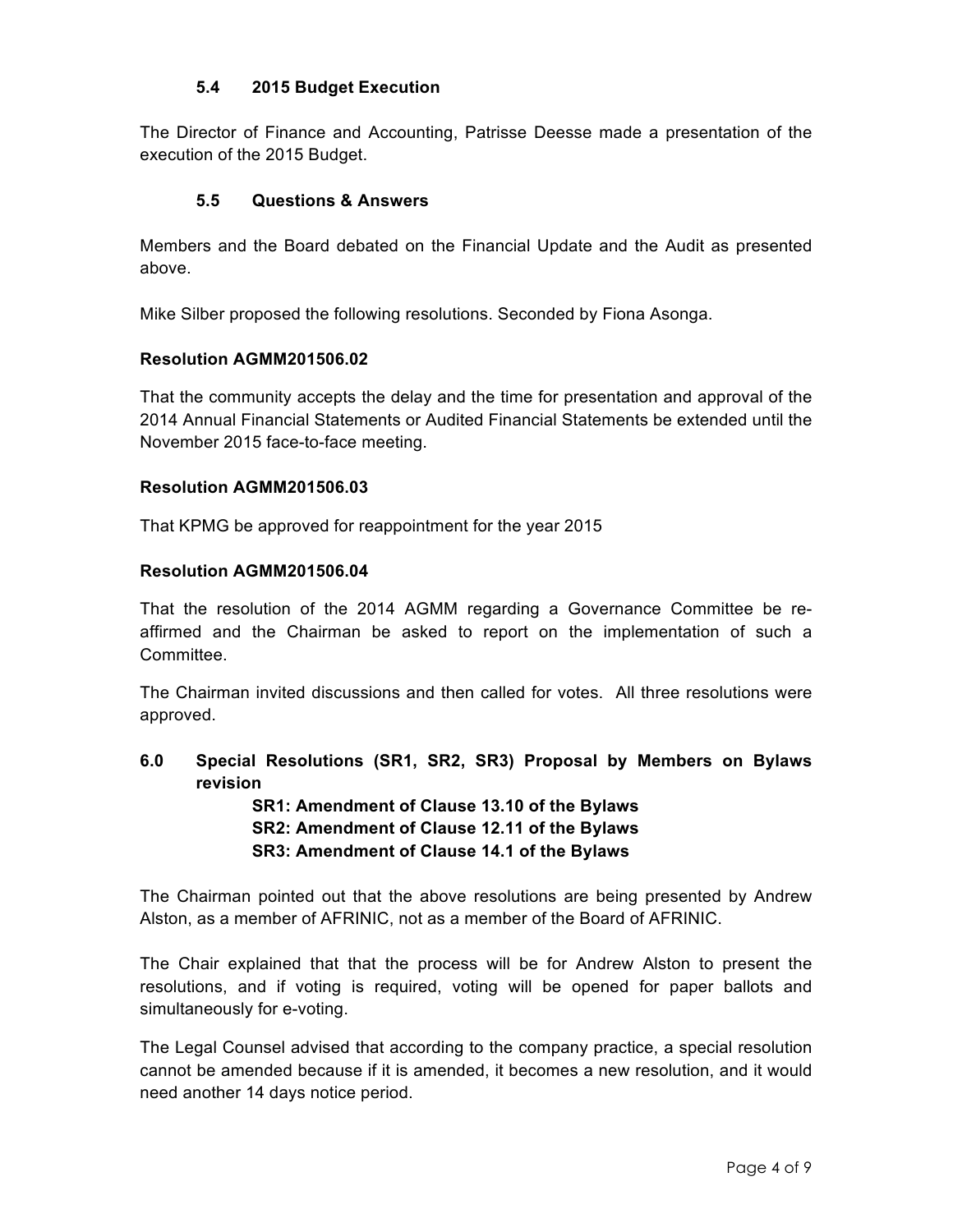The Chairman further clarified that for the avoidance of doubts that a special resolution requires 75% votes to pass.

Andrew Alston was invited to present the resolutions SR1, SR2 & SR3. He elaborated on the purposes and objectives of the resolutions. However, he withdrawn Resolution SR1.

The Chair called for voting on both resolutions SR2 and SR3 to be conducted by paper ballot and online electronic ballot. The two votes were conducted simultaneously using separate ballot papers.

The Chairman announced the results as follows;

# SR2:

50 paper ballots were casted for the resolution while 6 votes were casted online for the resolution, making a total of 56 votes cast for the resolution. Against the resolution 22 paper ballots were casted against and one online ballot was casted against the resolution making a total of 23 votes against. One vote was invalid. Total valid votes cast 79 valid votes. 56 votes comes to 70.88% votes. The resolution failed.

SR3:

35 paper ballots were casted for, 7 online ballots for, making a total of 42 for. 38 paper ballots voted against while two online ballots voted against making a total of 40 ballots against. Result is 51.2% for, 48.78% against. The resolution failed.

# **7.0 Elections**

Just before elections, Boubakar Barry requested the Board to release the minutes of the Board meeting held in November 2014 in Mauritius; and not to proceed with the election of Directors prior to the release of the minutes.

The Chairman informed the community that the Board took two resolutions today in its board meeting. The first resolution is that, henceforth all minutes of future Board meetings will be published, and the second resolution that passed is that the Board will release all the minutes of the meetings that held in the past year, from June 2014. He explained that the resolutions for 2015 have been posted on the website but regarding the meeting that was held in Mauritius, the notes cannot be released now because it contains sensitive and confidential information. The Board is still in the process of figuring out which parts need to be redacted to remove the sensitive information and proposed to release it for tomorrow morning.

Mike Silber proposed to adjourn the meeting for the Board to finish the outstanding report and to reconvene the AGMM tomorrow morning at 08:30 Local time Tunis.

The Legal Counsel pointed out that postponing the elections until tomorrow, will not be a precedent so that next time somebody will not say, "Postpone because we postponed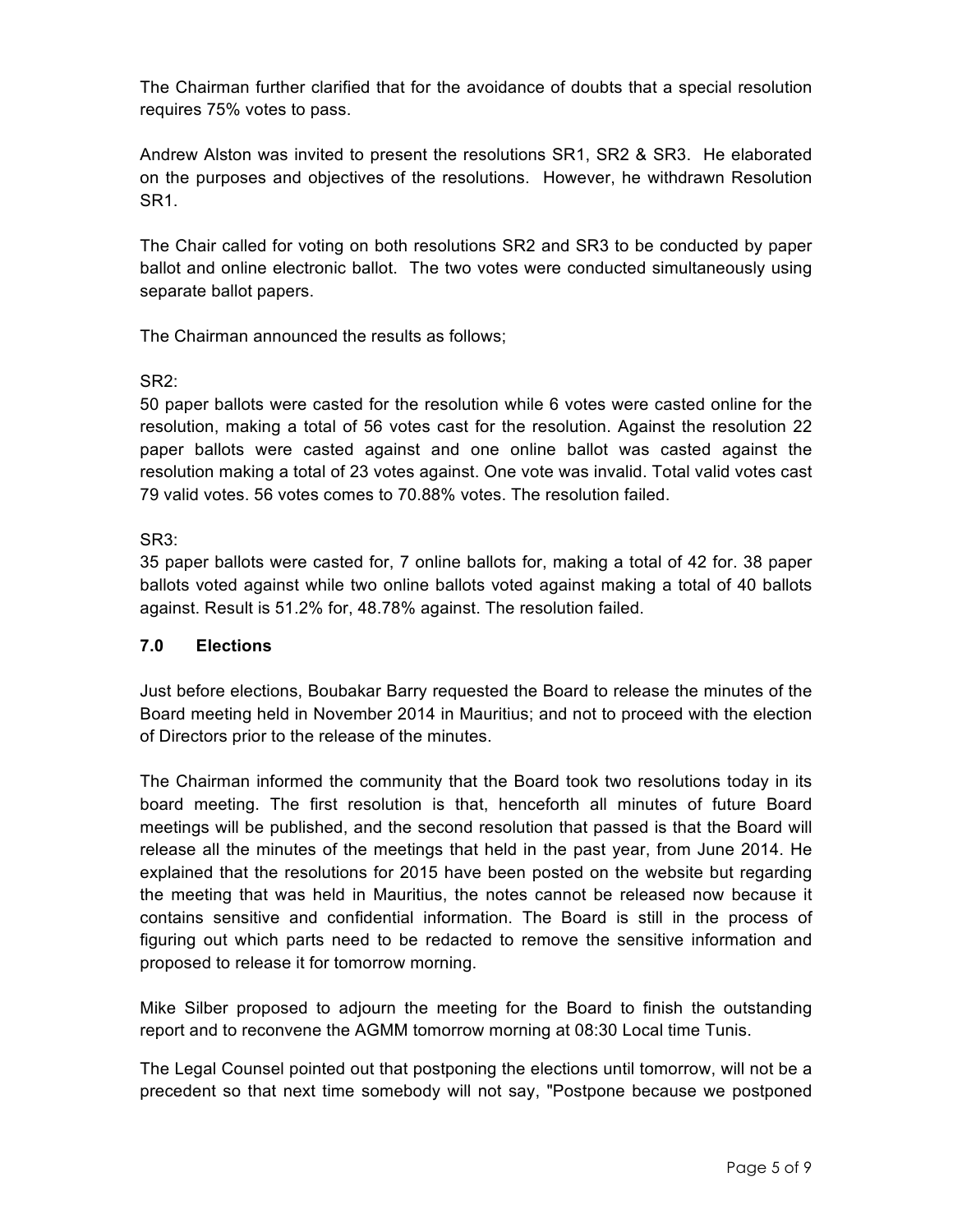last year." It is an exceptional situation that will not be a precedence that will form a part of our election guidelines.

Omo Oaiya seconded the motion.

The Chair adjourned the meeting at 18:30 Local Time Tunis and to reconvene the next day, Friday 5 June 2015 at 08:30.

# **The meeting reconvened on Friday 5 June 2015 at 08:30 Tunisia**

The Chairman, Sunday Folayan reconvened the meeting at 08:30 Local Time Tunisia.

The Board resolutions from the November 2014 meeting in Mauritius were presented to Members.

There was objection from Badru Ntege, who said that the information that had been shared was not a true reflection of what had happened, and that a particular motion had been excluded. He asked the Board to share the excluded motion moved by Christian Bope, in order to give a full picture of the events.

The CEO addressed the community that, he was not present at the November meeting which is in question but he have received permission from the Chairman to share which might otherwise be restricted under the NDA. At the meeting in November, there was a very long discussion within the Board which could be considered to be personal attacks between people who were in that meeting. During that November meeting, a decision was made to keep details of that discussion out of the minutes. The Board spent some time over the past days going through the notes from the meeting and ensuring that the summary which was shared this morning did not include the section which the Board had agreed to keep out of the minutes.

After discussions from the floor, the Chairman requested a 10 minutes recess, to conduct a Board meeting on the floor at 10:15 Local time Tunisia.

The Chairman resumed the AGMM at 10:25 Local time Tunisia. The results of the immediately concluded Board meeting were that Paulos Nyirenda and Badru Ntege stepped down as Board Members.

Paulos Nyirenda made a statement in which he mentioned the Board NDA and apologized if he had hurt anyone.

Badru Ntege made a statement in which he said that the Board was there to serve the community, and he had done so to the best of his ability. He alleged that Andrew Alston had been guilty of many unspecified misdemeanors. He said that Andrew had tabled a motion of no confidence at the Board meeting in November 2014, and that motion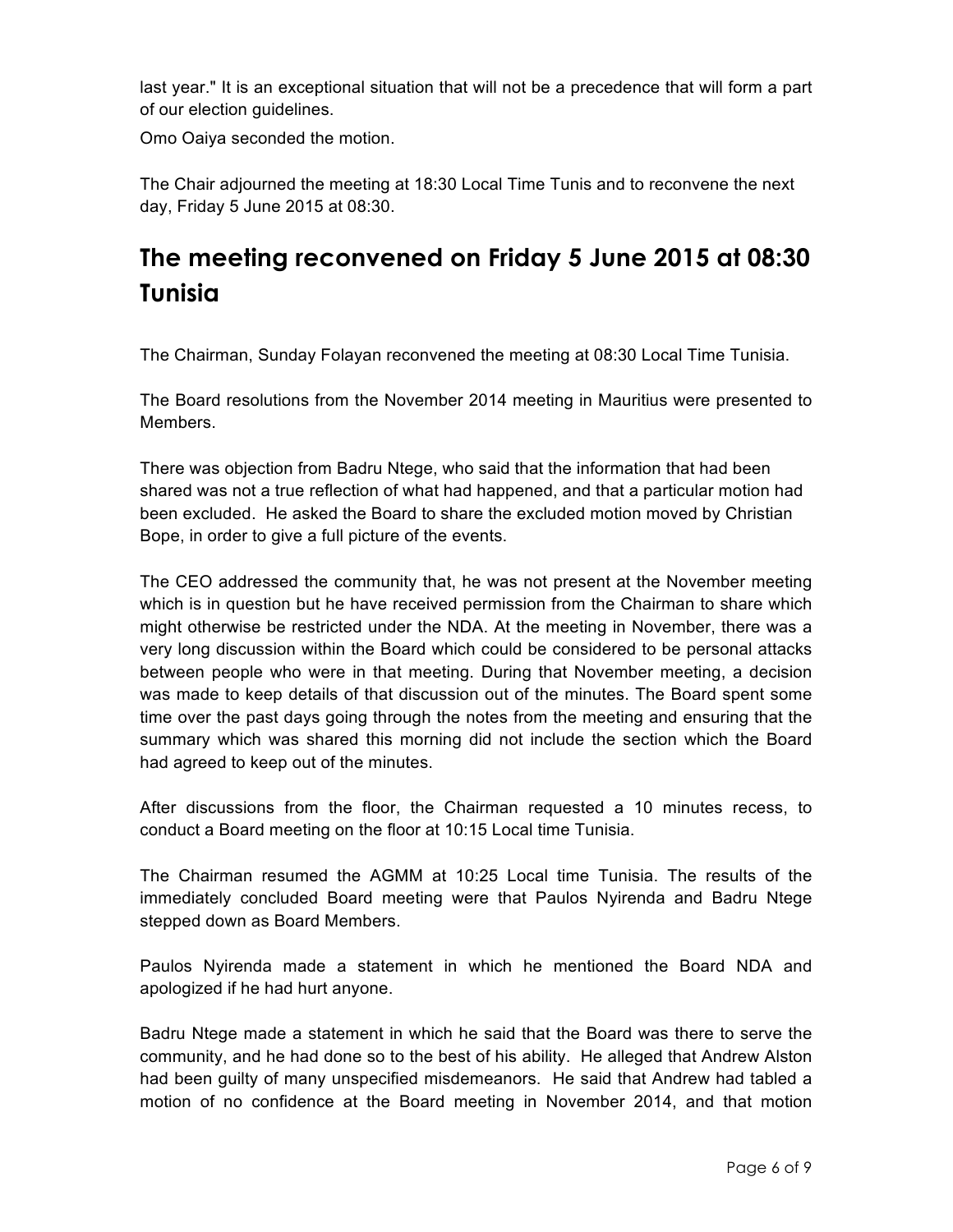deadlocked. He said that he had proposed that he (Badru Ntege) and Sunday Folayan swap roles as Chair and Vice Chair of the Board. He said that the Board should not hide such things. He concluded by saying that there was much more that should be shared.

The Chair, Sunday Folayan, said that the Board had decided that members who violated the NDA should step down, and they had done so. The Board has also discussed the fact that there is some integrity issues hanging around the neck of Mr. Andrew Alston and the Board will convene a meeting within the next two weeks to deal with that. He invited Andrew to make a short statement.

Before Andrew Alston made a statement, Mike Silber said that some allegations had been made against Liquid Telecom, Andrew and Mike's employer. He stated that Liquid Telecom has not bought or paid for or in any way manipulated the voting process within AFRINIC.

Andrew Alston stated that he had organized for people to attend the meeting in Djibouti in 2014, and he had arranged for people to carry proxies, however he had not instructed people how to vote, and he had not paid anybody to be there. Those carrying proxies exercised their votes as they saw fit.

There was a lengthy discussion on proxies and openness.

# *The business of the AGMM continued.*

# **8.0 Board Election**

- **8.1 Presentation of Candidates**
- **8.2 Vote**

Barry Boubakar made a presentation on the process of the NomCom2015 and the different candidates for the two positions in the Board. Position number five for Southern Africa and number six for East Africa.

The nominations that were validated by the Committee are the following :

For position five, Mark Elkins for South Africa; Paulos Nyirenda from Malawi; Michael Silber from South Africa; Lucky Masilela from South Africa; and Michelle McCann from South Africa.

For position number six, the nominations that were validated were Abibu Ntahigiye from Tanzania and Badru Ntege from Uganda.

Prior to the start of the election, the breach of the NomCom mailing list was considered. The CEO explained that the NomCom mailing list is intended to be confidential, however the mailing list was accidentally set up in such a way that subscribers could add themselves, and could then download a copy of the archives. The CEO stated that he had received a report from the staff that two people using three different email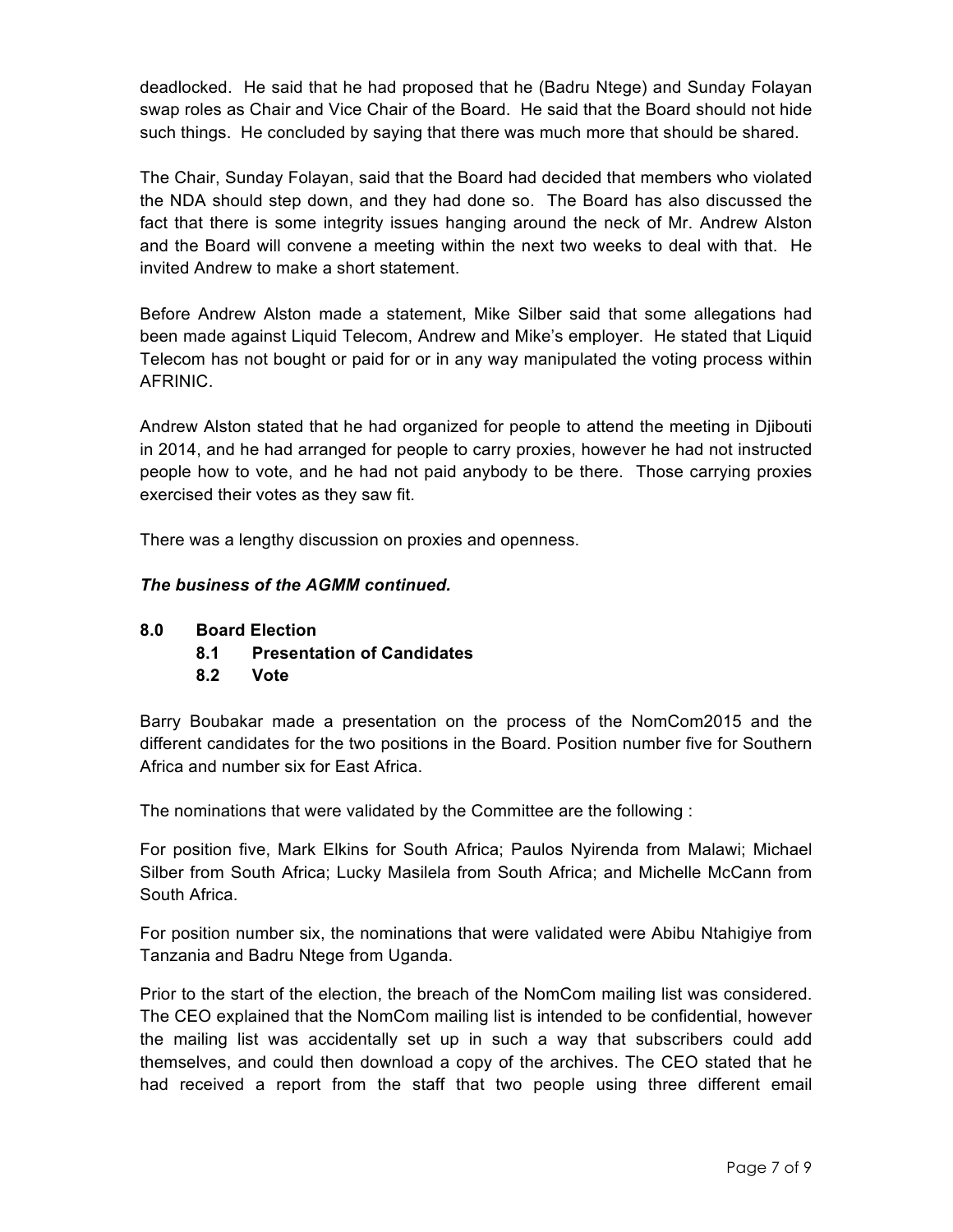addresses indeed used this loophole to add themselves to the mailing list and thereby gained access to the archives.

There will be no legal pursuits but the loopholes have been identified, remedial actions taken and the NomCom mailing list is now secured. The CEO apologized to the NomCom for the breach.

# **8.1 Presentation of Candidates**

The Chairman of the Nominations Committee, Boubakar Barry, explained the election and voting procedures that is used to elect the members of the Board, and the present requirements of the Bylaws for the election. The voting procedures are available at http://www.afrinic.net/en/community/elections.

The candidates who were present at the AGMM introduced themselves to the members.

Voting for this election took place in front of the floor through ballots and online voting. A member of the Election Committee called out each member who registered for voting to receive the ballots and cast their votes.

The representatives of the other RIRs onsite assisted in the counting of the ballots.

The Election Committee Member plus the scrutineers went for vote counting while the trustees went to do the unlocking / e-voting counting in the presence of Observers from other RIRs for transparency.

# **8.2 Vote / Election Result**

The paper ballots and electronic votes were tallied and the following candidates were elected to sit on the AFRINIC Board were announced as follows:

South Africa (Seat 5): Lucky Masilela

East Africa (Seat 6): Abibu Ntagihiye

The Chairman, Sunday Folayan, congratulated the newly elected Directors and reopened the AGMM with discussion on the pending items.

**9.0 Special Resolutions (SR4, SR5, SR6) Proposal by Members on Bylaws revision**

> **SR4: Amendment of Clause 7 of the Bylaws SR5: Amendment of Clause 9 of the Bylaws SR6: Definition of Meeting participation**